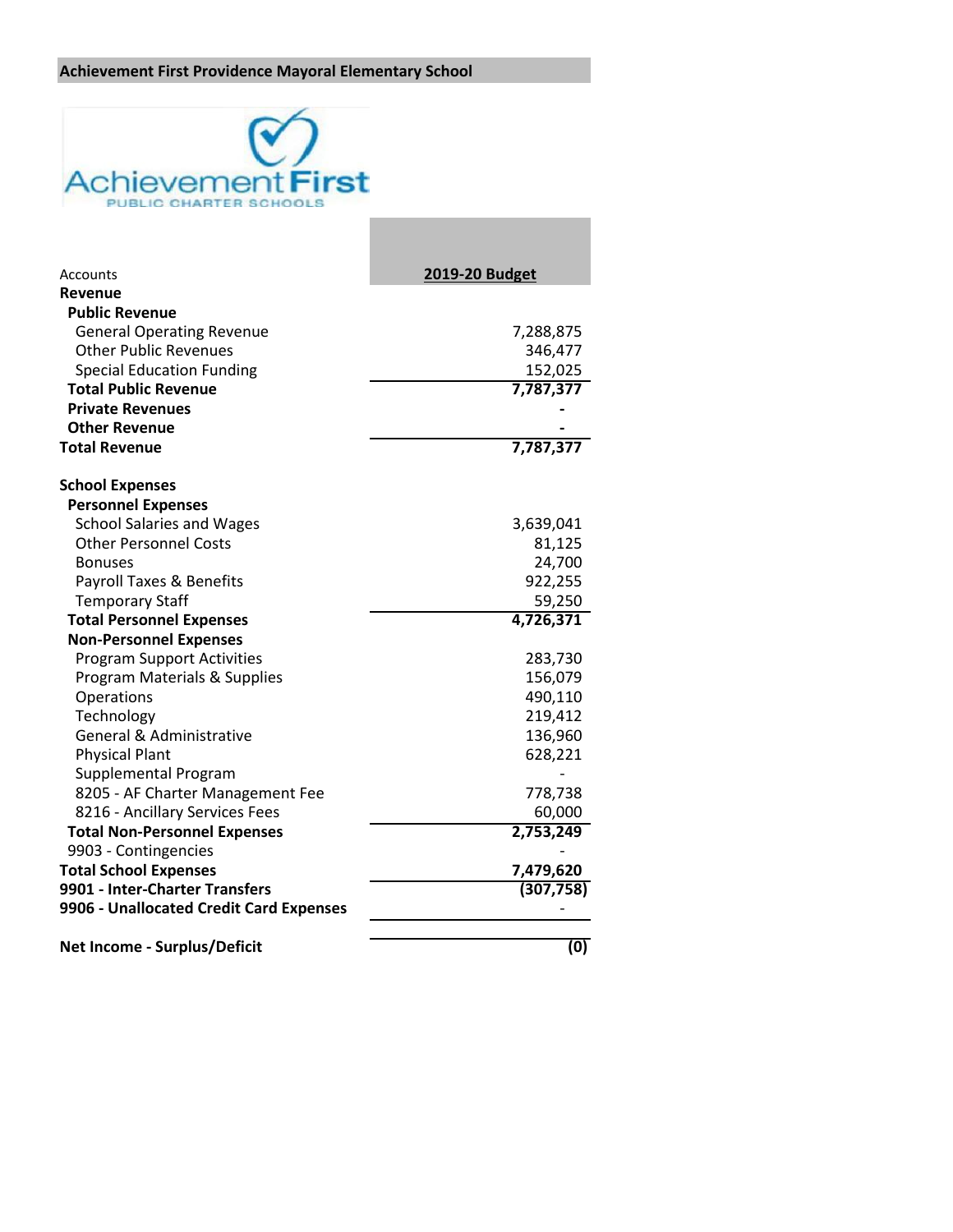## **Achievement First Providence Middle School**



| Accounts                                | <b>2019-20 Budget</b>   |
|-----------------------------------------|-------------------------|
| Revenue                                 |                         |
| <b>Public Revenue</b>                   |                         |
| <b>General Operating Revenue</b>        | 4,796,550               |
| <b>Other Public Revenues</b>            | 303,662                 |
| <b>Special Education Funding</b>        | 100,258                 |
| <b>Total Public Revenue</b>             | 5,200,470               |
| <b>Private Revenues</b>                 | 544,216                 |
| <b>Other Revenue</b>                    | 384,911                 |
| <b>Total Revenue</b>                    | 6,129,597               |
| <b>School Expenses</b>                  |                         |
| <b>Personnel Expenses</b>               |                         |
| <b>School Salaries and Wages</b>        | 2,907,511               |
| <b>Other Personnel Costs</b>            | 64,000                  |
| <b>Bonuses</b>                          | 17,780                  |
| <b>Payroll Taxes &amp; Benefits</b>     | 714,254                 |
| <b>Temporary Staff</b>                  | 31,040                  |
| <b>Total Personnel Expenses</b>         | 3,734,585               |
| <b>Non-Personnel Expenses</b>           |                         |
| <b>Program Support Activities</b>       | 505,305                 |
| Program Materials & Supplies            | 254,595                 |
| Operations                              | 269,800                 |
| Technology                              | 222,349                 |
| <b>General &amp; Administrative</b>     | 104,279                 |
| <b>Physical Plant</b>                   | 468,636                 |
| Supplemental Program                    |                         |
| 8205 - AF Charter Management Fee        | 510,047                 |
| 8216 - Ancillary Services Fees          | 60,000                  |
| <b>Total Non-Personnel Expenses</b>     | 2,395,011               |
| 9903 - Contingencies                    |                         |
| <b>Total School Expenses</b>            | 6,129,597               |
| 9901 - Inter-Charter Transfers          |                         |
| 9906 - Unallocated Credit Card Expenses |                         |
| <b>Net Income - Surplus/Deficit</b>     | $\overline{\textbf{0}}$ |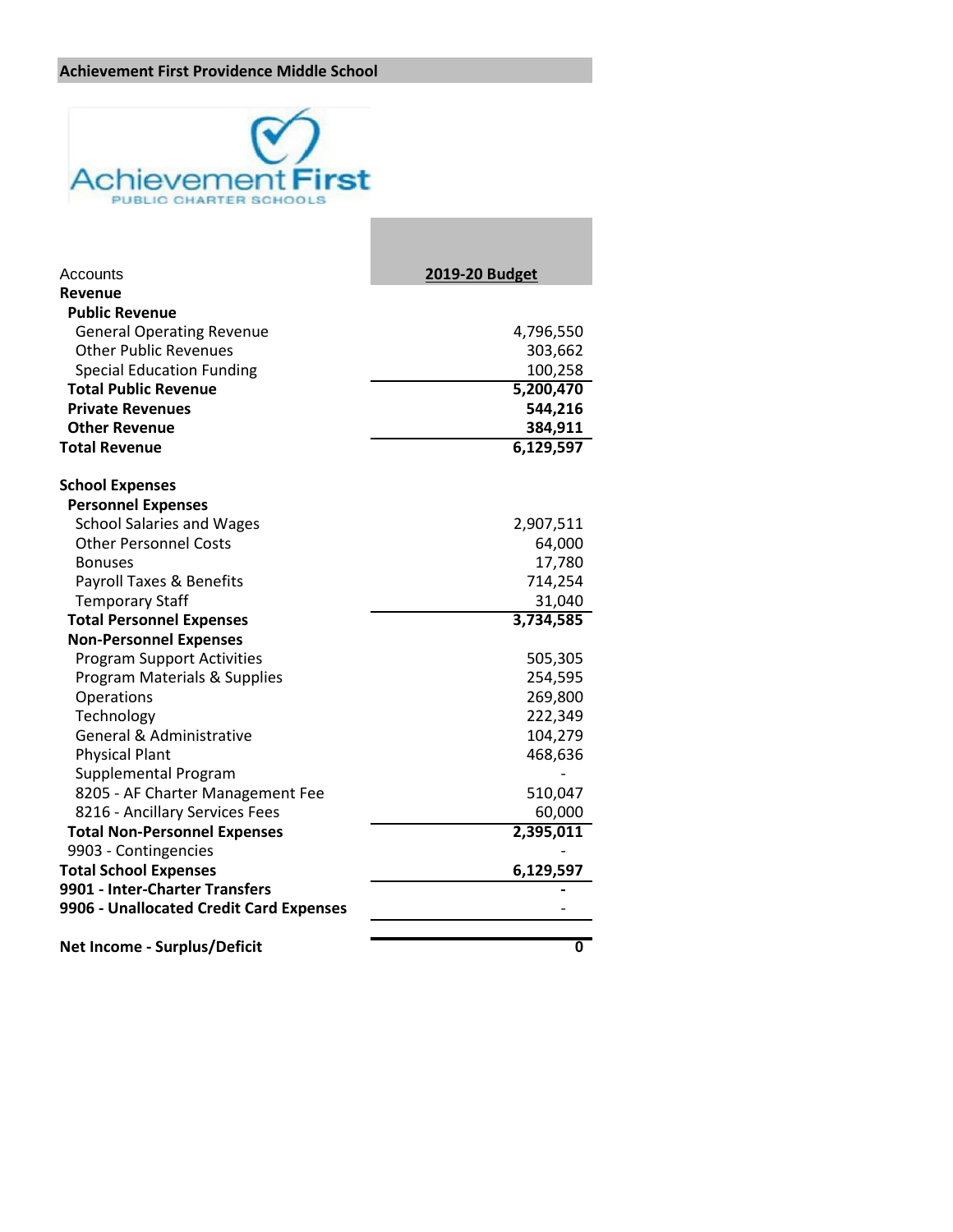## **Achievement First Iluminar Elementary School**



| Accounts                                | 2019-20 Budget |
|-----------------------------------------|----------------|
| Revenue                                 |                |
| <b>Public Revenue</b>                   |                |
| <b>General Operating Revenue</b>        | 7,288,875      |
| <b>Other Public Revenues</b>            | 357,277        |
| <b>Special Education Funding</b>        | 151,698        |
| <b>Total Public Revenue</b>             | 7,797,850      |
| <b>Private Revenues</b>                 |                |
| <b>Other Revenue</b>                    |                |
| <b>Total Revenue</b>                    | 7,797,850      |
| <b>School Expenses</b>                  |                |
| <b>Personnel Expenses</b>               |                |
| <b>School Salaries and Wages</b>        | 3,610,327      |
| <b>Other Personnel Costs</b>            | 45,505         |
| <b>Bonuses</b>                          | 24,700         |
| Payroll Taxes & Benefits                | 841,337        |
| <b>Temporary Staff</b>                  | 45,100         |
| <b>Total Personnel Expenses</b>         | 4,566,969      |
| <b>Non-Personnel Expenses</b>           |                |
| <b>Program Support Activities</b>       | 144,480        |
| Program Materials & Supplies            | 146,290        |
| Operations                              | 490,110        |
| Technology                              | 302,528        |
| <b>General &amp; Administrative</b>     | 135,635        |
| <b>Physical Plant</b>                   | 1,094,900      |
| Supplemental Program                    |                |
| 8205 - AF Charter Management Fee        | 779,785        |
| 8216 - Ancillary Services Fees          | 60,000         |
| <b>Total Non-Personnel Expenses</b>     | 3,153,728      |
| 9903 - Contingencies                    |                |
| <b>Total School Expenses</b>            | 7,720,697      |
| 9901 - Inter-Charter Transfers          | (77, 153)      |
| 9906 - Unallocated Credit Card Expenses |                |
| <b>Net Income - Surplus/Deficit</b>     | (0)            |